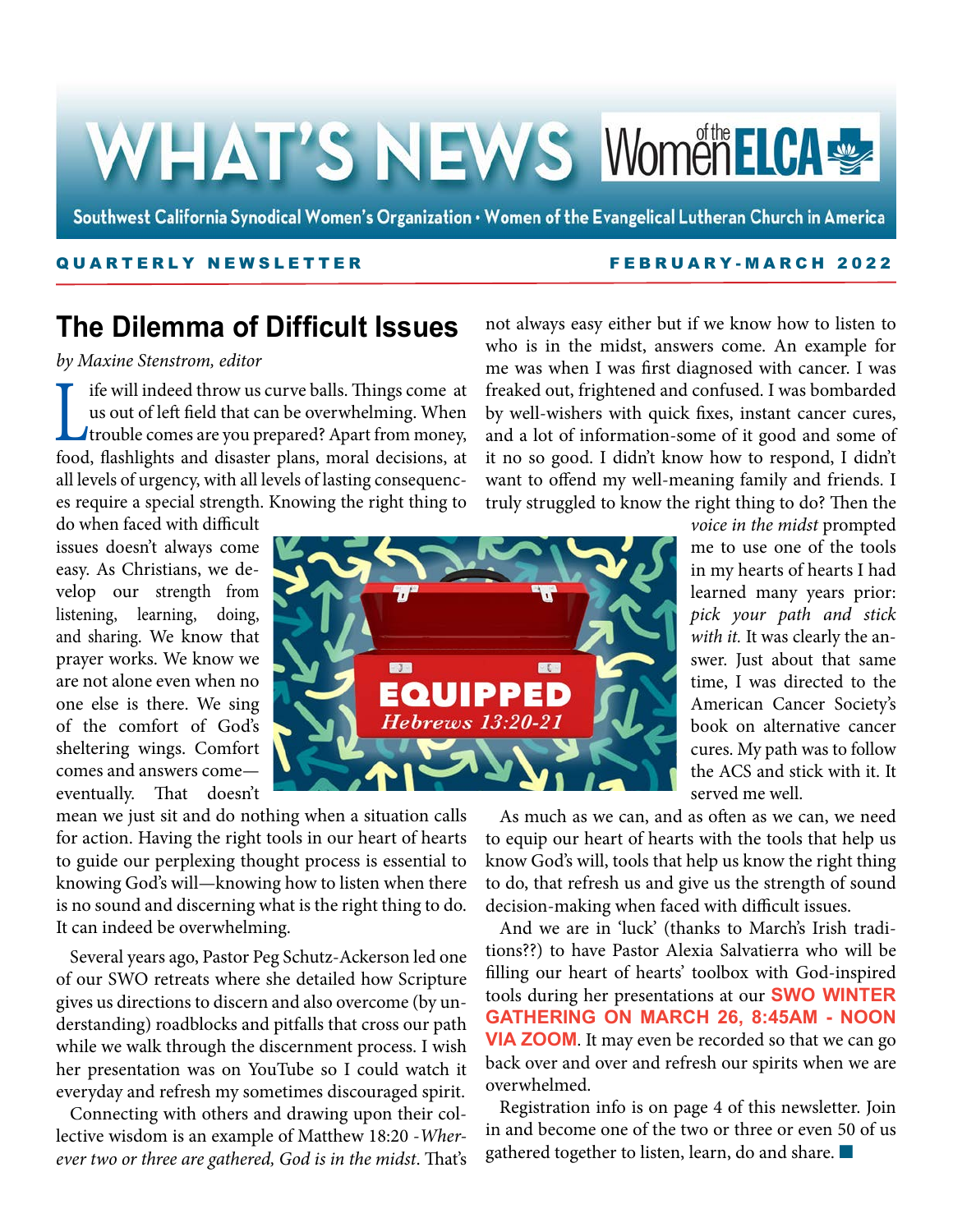#### From Dixie Hanson, SoCal SWO President



As I think how February<br>has shifted into March<br>and how Winter is turn-<br>ing into Spring, how snow is has shifted into March and how Winter is turnmelting, and flowers are blooming, an amusing thought comes to mind: "is it a false Spring?" No matter what the groundhog

predicts, when the sky turns blue and the sun shines warmly, I want to start planning for Easter. But then the rains return, the cold winds blow once gain, and I am reminded I am not done with the celebrations of Winter. February and March bring focus to heart-warming Valentine's remembrances, patriotic presidential observances, a celebration of women-their global contributions and achievements, African American/Black history, Irish heritage, and yes, the coming of Easter with Ash Wednesday.

#### **BOLD WOMEN'S DAY 2022**

Women of the ELCA Bold Women's Day—observed annually on the fourth Sunday of February celebrates all Lutheran women who have acted or are acting boldly on

their faith in Jesus Christ. Some women are bold in their unceasing prayers. Other women are bold in their service to those in need. Still other women are bold in their advocacy or through their hospitality. Whether we live out our bold story of faith in the workplace, family home or community, our faith compels us to make a difference in the lives of others. It's all about living out our baptismal call, about being a disciple of Christ." (See Bold Women's Day on WELCA website.)



Following this tradition of boldness, (defined on W/ELCA's website as coming in many forms, some firm & quiet, some bright & loud) we want to help each other find that bold. At our upcoming **SWO WINTER GATHERING ON MARCH 26**, we are going to think of Katie Lu-

**A TIME TO HONOR, REMEMBER, CELEBRATE**

ther in her boldness of inviting guests for wide ranging discussions having to do with theological principals applied to difficult issues of her day.

*"While Katie Luther served at the table of her famous husband and their many guests, she also listened. She spoke. She asked questions. She was a theologian in that she thought about God. We are called to do the same at every table where we serve. We are called to consider how we think about God as we make decisions. We are called to be theologians."* (W/ELCA website "Called to Deal With Difficult Issues.) We are honored to have Rev. Dr. Alexia Salvatierra as our study leader. She will help us think about how we can be theologians at our tables in our day of difficult issues.



I also want to lift up the lives of Black women in our country's history who have paved the way by dealing with difficult issues in their lives. May we be

inspired to carry on their examples of living boldly! One of those women is Ida B. Wells (1862-1931). The following is a tribute to her written by Arlisha R. Norwood, NWHM Fellow | 2017.



Ida B. Wells-Barnett was a prominent journalist, activist, and researcher, in the late 19th and early 20th centuries. In her lifetime, she battled sexism, racism, and violence. As a skilled writer, Wells-Barnett also used

her skills as a journalist to shed light on the conditions of African Americans throughout the South.

She was born into slavery during the Civil War, lost her parents and infant brother in the yellow fever epidemic and was left to raise her brothers and sister. She took a job as a teacher to support the family and moved to Memphis where she continued to work as an educator. She used her journalist skills to write articles in the local newspaper to expose injustice. These articles enraged readers of the newspapers and forced her to move to Chicago where she married and had four children. She continued to be an activist as she also *cont'd on next page*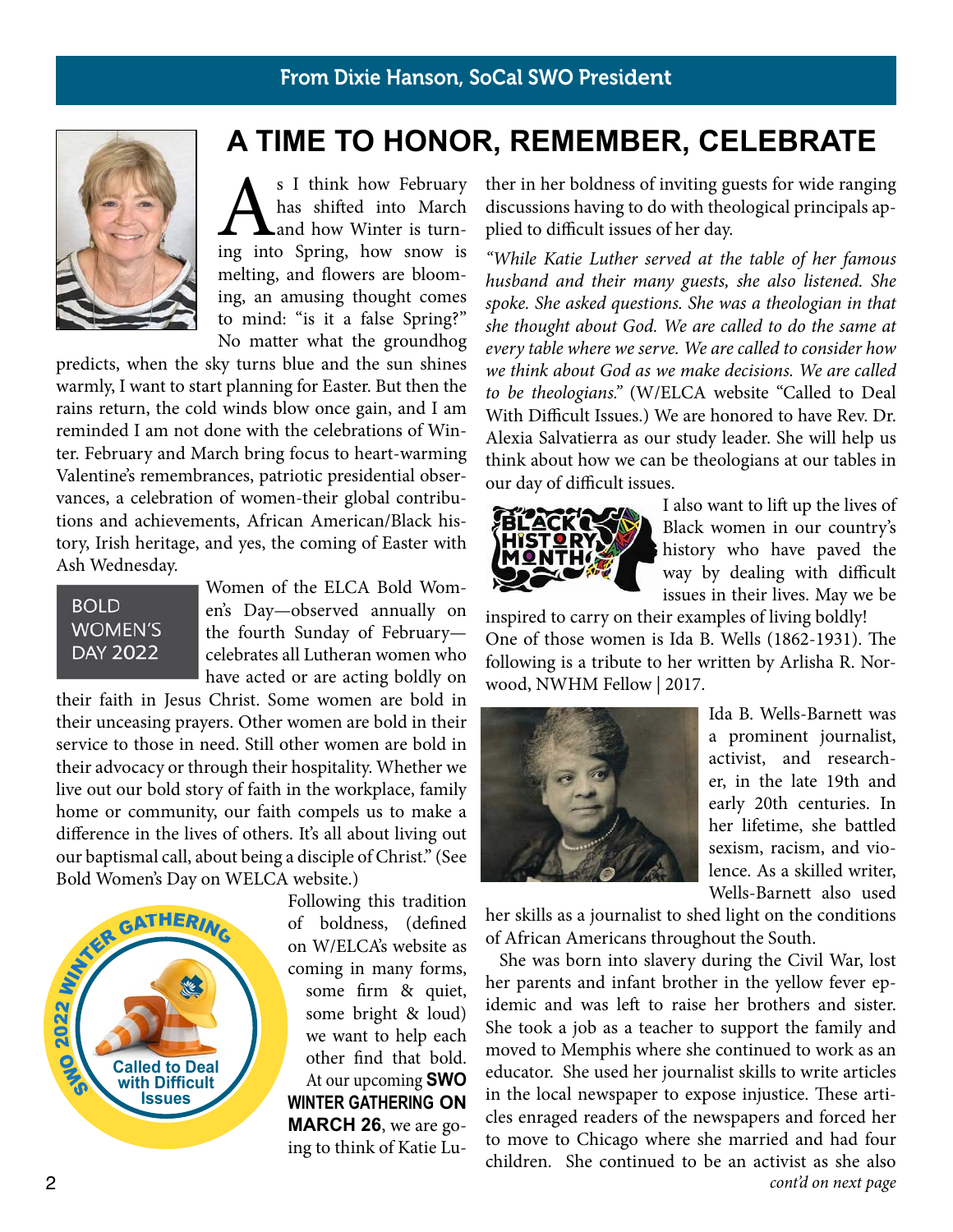embraced motherhood. I was intrigued with Ida after reading about the suffrage movement and the marginalization of her by the white women in the movement. In spite of the fact that African American women did not get the right to vote at the same time as white women, she continued to fight for justice and rights. She was founder of the National Association of Colored Women's Club which was created to address issues dealing with civil rights and women's suffrage. What a struggle she endured in her life and yet she persisted! She probably never knew the impact she had on the history of women in our country. May we too continue to fight injustice and carry on the struggle to bring God's kin-dom on earth! $\blacksquare$ 



**for Responsible Choices.**

*"On each side of the river is the tree of life.*" —Revelation 22:2a

Rev. Dan Smith and Peter Moyle are presenters at the event. Also included will be music, and discussion in reaction to the presenters. Access the link for this Zoom event through the Southwest California Synod website.



## **Rev. Dr. Alexia Salvatierra 2022 SWO Winter Gathering Bible Study Leader**

FREE ENDITED Alexia Salvatierra is the Academic Dean of the Center for<br>the Study of Hispanic Church and Community at Fuller Theo-<br>logical Seminary and the Assistant Professor of Integral Mission<br>and Global Transformation. the Study of Hispanic Church and Community at Fuller Theological Seminary and the Assistant Professor of Integral Mission and Global Transformation. She is the author with Dr. Peter Heltzel of *Faith-Rooted Organizing: Mobilizing the Church in Service to the World* (Intervarsity Press) and *Buried Seeds: Learning from the Resilience of Vibrant Marginalized Christian Communities* with Rev. Brandon Wrencher (Baker Academic, to be released 2022). She is a Lutheran Pastor with over 40 years of experience in congregational (English and Spanish) and community ministry, including church-based service and community development programs, congregational/community organizing and legislative advocacy. In addition to her academic work, she coordinates the Ecumenical Collaboration for Asylum Seekers and serves on the leadership team of Matthew 25/Mateo 25 (a bipartisan Christian network to protect and defend families facing deportation in the name and spirit of Jesus.) She is a consultant (training, facilitating, organizing and leading strategic planning) for a variety of national/international organizations, including World Vision, Intervarsity Christian Fellowship and the Christian Community Development Association.

She has been a national leader in the areas of working poverty and immigration for over 25 years, including co-founding the national Evangelical Immigration Table in 2011, the 2007 New Sanctuary Movement, the Guardian Angels project for unaccompanied migrant minors in 2014, and Matthew 25/Mateo 25 in 2016. From 2011-2014, she served as the Director of Justice for the Southwest California Synod of the ELCA under Bishop Nelson. From 2000 to 2011, she was the Executive Director of Clergy and Laity United for Economic Justice beginning as the director of CLUE in Los Angeles and then as the first CLUE-CA director. **WOW!**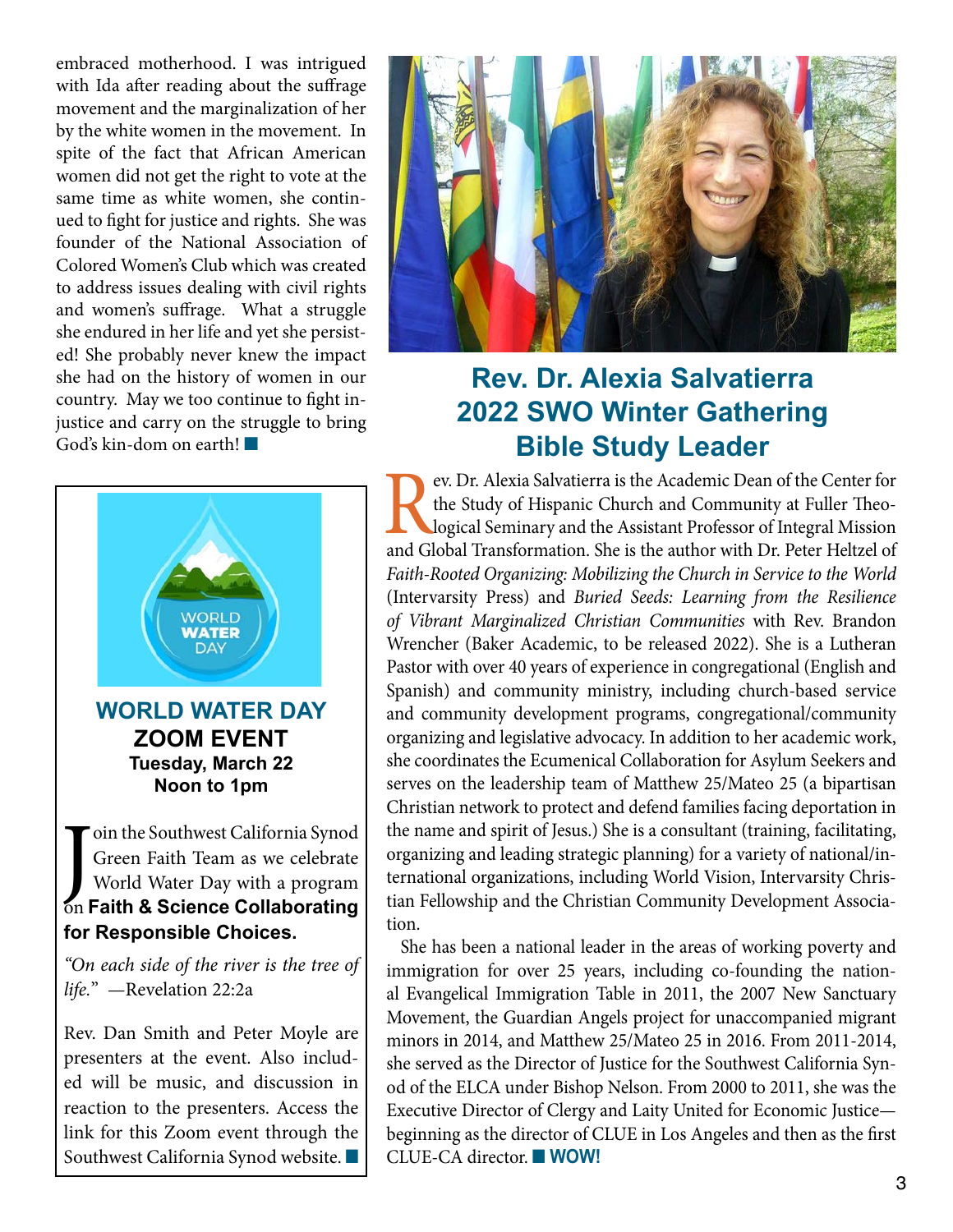

## SoCal Synod Women's Organization invites you to join our Winter Gathering Zoom event Saturday, March 26 • 8:45am -12 noon

*Now may the God of peace, . . .that great Shepherd of the sheep, equip you with everything good for doing God's will and may God work in us what is pleasing to God, through Jesus Christ, to whom be glory forever and ever. —Hebrews 13:20-21 (NIV)*

While Katie Luther served at the table of her famous husband and their many guests, she also listened. She spoke. She asked questions. She was a theologian in that she thought about God.

**We are called to...**do the same at every table where we serve.

**We are called to...**consider how we think about God as we make decisions.

**We are called to...**be theologians. Whether we are aware of it or not, our theology informs our decisions.

**Pastor Alexia Salvatierra** will walk us through a process that can help us navigate our conversations and decisions as we confront issues and people in our daily lives.

Our morning will consist of devotions by **Pastor Marta Salazar**, music, breaks with **Jane Krueger** and small group conversations.

**Our offering,** after expenses, will be divided between Lutheran Immigration and Refugee Services (LIRS)and churchwide Women of the ELCA. Please mail checks made payable to Women of the ELCA to Julie Jensen, 921 Gill Ave., Port Hueneme, CA 93041

**Register** for this event with Julie Jensen at **juliejnsn1@roadrunner.com**

Give Julie your name, address, phone number and email plus your church and city. Julie will send you the Zoom link prior to the event.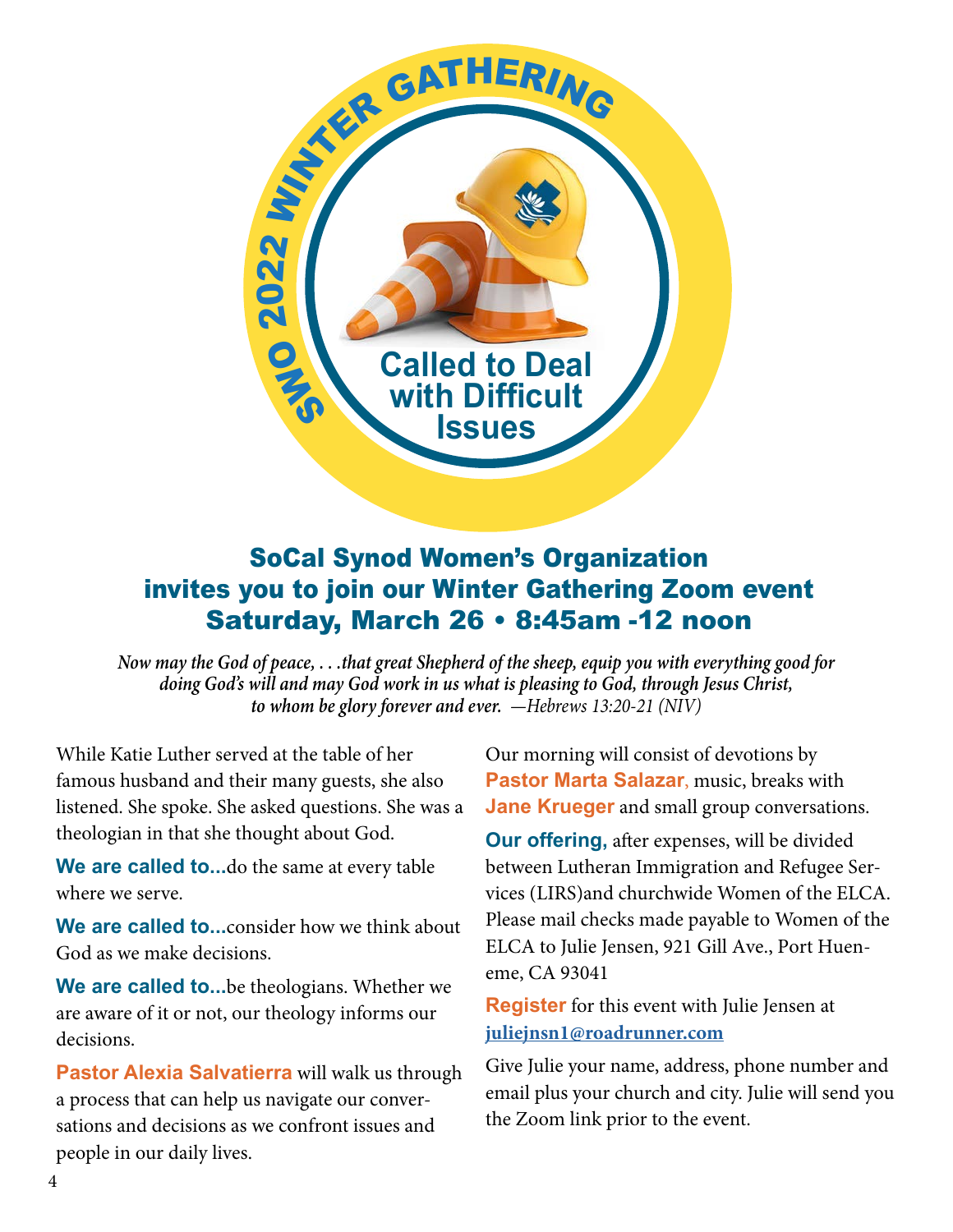## **HONORING FOUR BOLD AFRICAN AMERICAN WOMEN IN OUR HISTORY**

*from Valora K Starr, director of discipleship, Churchwide Women of the ELCA*



#### **HARRIET TUBMAN: slave, abolitionist, humanitarian, armed scout, spy**

Harriet Tubman was born into slavery, (c. 1815-March 10, 1913). At 22, she escaped. By 1860, she made between

13 and 19 missions to rescue approx. 340 enslaved people, family, and friends using the network of antislavery activists and safe houses known as the Underground Railroad.

Tubman's faith was an essential resource. She spoke of "consulting with God," and she trusted that God would keep her safe. Abolitionist Thomas Garrett said of her, "I never met with any person of any color who had more confidence in the voice of God, as spoken directly to her soul."

*"I always told Him, 'I trust to you. I don't know where to go or what to do, but I expect You to lead me,' an' He always did."* — Harriet Tubman



#### **MARY FIELDS: freighter, cook, domestic worker, star route mail carrier**

Mary Fields (c. 1832–1914) was born in Hickman County, Tennessee. At almost 60 years old, she was hired as a mail carrier because she was the fastest at hitching a team of six horses. She delivered U.S. mail from Cascade, Montana, to Saint Peter's Mission (unclaimed territory) in 1885. Her only partner was Moses, her mule (and her dog seen in this photo).

Mary lived with many families

one of which was Mother Mary Amadeus, Mother Superior of an Ursuline convent in Toledo, Ohio. In 1884, Mother Amadeus was sent to Montana Territory to establish a school for Native American girls. When Mother Amadeus was stricken with pneumonia, Fields hurried to Montana to nurse her back to health and run the school.

*"All I have is God, my hands and Moses."* — Mary Fields



#### **MARY MCLEOD BETHUNE: educator, stateswoman, philanthropist, humanitarian, and civil rights activist**

Born Mary Jane McLeod on July 10, 1875 (d. May 18,

1955), in Mayesville, South Carolina, she was best known for starting a private school for "colored students" in Daytona Beach, Florida. She attracted donations of time and money and developed the academic school as a college later known as Bethune-Cookman College. President Franklin D. Roosevelt appointed her as a national advisor to what was known as his Black Cabinet. Because of her commitment to better African American lives, she was known as "The First Lady of the Struggle."

"*She gave out faith and hope as if they were pills and she some sort of doctor.*" —Journalist and newspaper publisher Louis E. Martin said upon her death.



#### **OSEOLA MCCARTY: washerwoman, philanthropist, humanitarian, and advocate**

Oseola McCarty (March 7, 1908 – September 26, 1999) was born in Wayne County, Mississippi. She was conceived when her

mother was raped on a wooded path in rural Mississippi as she returned from tending a sick relative.

By the sixth grade, she quit school to take over tending to those sick relatives. Like her grandmother, she later became a washerwoman, a trade that she continued until arthritis forced her to quit in 1994. She learned to tithe and save from her mother.

In 1995, the University of Southern Mississippi learned that, upon her death, McCarty gave \$150,000 to the university to provide scholarships for African American students in need of financial assistance. This gift was approximately 60 percent of her estate.

On her first trip ever to a college campus, a student asked her, "Why aren't you spending this (money) on yourself? She replied, "I am." In 1998, the University of Southern Mississippi awarded her an honorary degree. McCarty never married or had children. She died from liver cancer in 1999.

 *"I can't do everything, but I can do something to help somebody. And what I can do, I will do. I wish I could do more."* — Oseola McCarty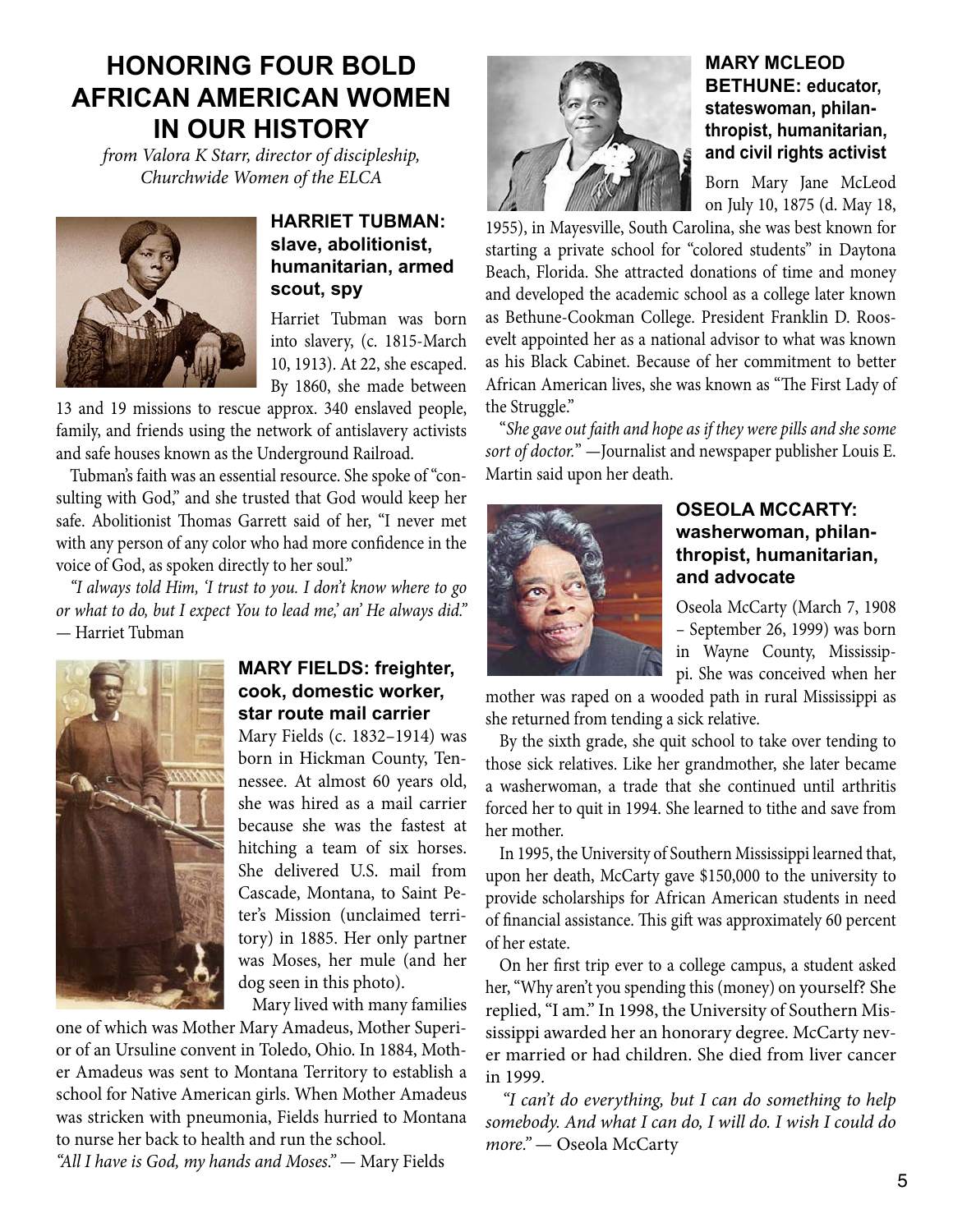#### 2021-2023 SWO BOARD TEAM MEMBERS

#### **OFFICERS**

Dixie Hanson, President 11806 Bergamo Ct. Moorpark, CA 93021 (h) 805-529-3716 (c) 805-368-5709 [dixhanson@gmail.com](mailto:dixhanson%40gmail.com?subject=)

Beth Bunnell, Vice President 20118 Marilla St. Chatsworth, CA 91311 (h) 818-718-2086 (c) 818-903-6608 bethbunnell@yahoo.com

Karil Drake Starleaf Secretary *What's News* Liason 3046 N. Buena Vista St. Burbank, CA 91504 818-395-2353 KarilDrake@yahoo.com

Julie Jensen, Treasurer *What's News* Database Mgr. 921 Gill Ave. Port Hueneme, CA 93041 (h)805-486-5762 (c) 805-218-8416 juliejnsn1@roadrunner.com

#### **BOARD MEMBERS**

Karen Moyer 5601 Kenwood Ave. Buena Park, CA 90621 (h) 714-670-6756 (c) 714-330-1440 karenmoyer@msn.com

Janet Simmons 1906 Wheaton Ave. Claremont, CA 91711 909-399-4049 [jbjs41@hotmail.com](mailto:jbjs41%40hotmail.com%20%20%20%20%20?subject=)

Lillian Simons 3757 York Blvd. Los Angeles, CA 90065 323-254-6632 homenow96@gmail.com

Rev. Marta Moscoso 13431 Paramount Blvd. South Gate, CA 90280 323-842-6975 moscoso.marta@yahoo.com

Mary Shipp 1924 W. 145th St. Gardena, CA 90249 310-538-2377 mshipp73@aol.com Ana Nieva 3235 Garden Lane Hawthorne, CA 90250 310-863-9513 familianieva@yahoo.com

Pastor Maria Paiva c/o Saint John Lutheran 14517 S. Crenshaw Blvd. Gardena, CA 90249 310-999-4252 pastormariapaiva@gmail.com

#### **CLUSTER REPRESENTATIVES**

- Central Coast: Karil Drake Starleaf KarilDrake@yahoo.com
- Channel Islands: Julie Jensen juliejnsn1@roadrunner.com
- Foothill: Lillian Simons homenow96@gmail.com
- Greater Long Beach: Karen Moyer karenmoyer@msn.com
- LA Metro: Pastor Maria Paiva pastormariapaiva@gmail.com Rev. Marta Moscoso moscoso.marta@yahoo.com
- San Gabriel: Janet Simmons jbjs41@hotmail.com
- South Bay: Ana Nieva familianieva@yahoo.com
- Tehachapi: Dixie Hanson dixhanson@gmail.com
- Twin Valleys: Beth Bunnell bethbunnell@yahoo.com

#### **NEWSLETTER**

Maxine Cameron Stenstrom, editor 21617 Quail Springs Rd. Tehachapi, CA 93561 maxinestenstrom1@gmail.com



### **INTRODUCING Julie Jensen SWO Treasurer**

I'm one of those lifelong<br>Lutherans you hear<br>about every now and<br>then. What a blessing that 'm one of those lifelong Lutherans you hear about every now and has been for me. My folks took us to church regularly; Mom attended circle

meetings, taught Sunday School and was a good cook. I claim some of their attributes, wish I had learned more. I taught Sunday School once. That

is not one of my gifts. My first job after babysitting for years was in an accounting office. Numbers I can do. I'm currently treasurer at my church, Lutheran Church of Our Redeemer, Oxnard as well as your new SWO treasurer. I've been a member at Our Redeemer for 19 years now and was a member at Trinity, Ventura before that for 55 years. See what I mean – life long. I met my second husband, Ted, at Our Redeemer and we were married during a church service. It worked very well for us. He's been gone awhile now, but I stay busy with LWR quilting at church, water exercise, book group and signing checks. I know many of you and look forward to meeting many more of you.  $\blacksquare$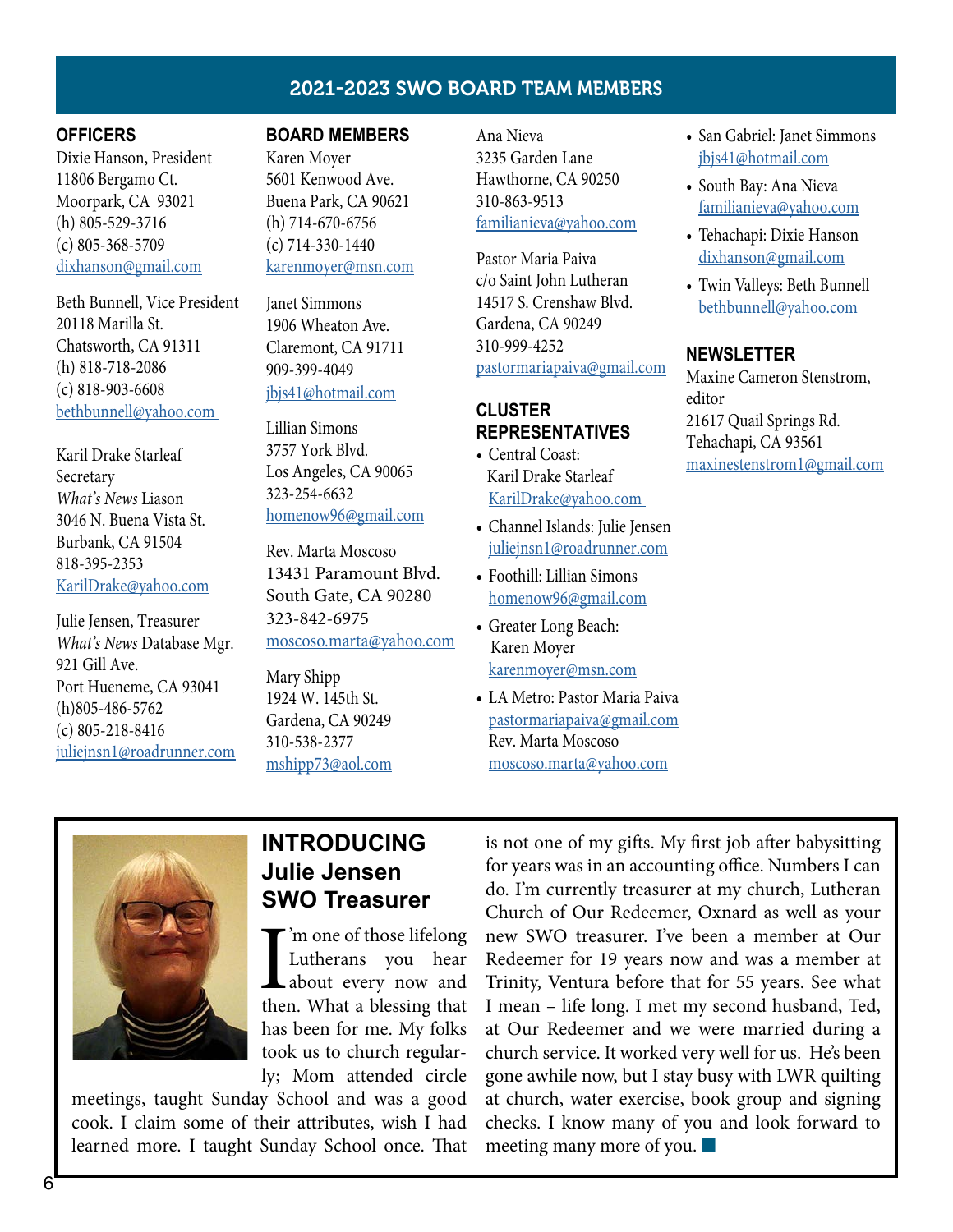

## **PEACE WITH JUSTICE**

*by Sharon Heck*

For 80 years, Lutheran Immigration and Refugee Service (LIRS) has offered welcome and hope to more than half a million refugees. Since 1939, LIRS has transformed lives, with the support of people like us, to welcome vice (LIRS) has offered welcome and hope to more than half a million refugees. Since 1939, LIRS has transformed lives, with the support of people like us, to welcome the most vulnerable to the United States — from sea to shining sea. Together we have supported, equipped and empowered these new Americans, while LIRS advocates for policy that protects all of God's children.

The New York-based National Lutheran Council (NLC), founded in 1918 to respond to such post-World War I needs as immigration and refugee resettlement, set up a Welfare Department with an office for the "rehabilitation and placement of Lutheran refugees." It helped 522 refugees in its first year of operations. Following the immediate aftermath of WWII, LIRS resettled 30,263 Displaced Persons from Germany and Eastern Europe.

The defeat of South Vietnam by North Vietnam in April of 1975 triggered a flood of refugees from Southeast Asia. Within weeks, LIRS transformed from a four-staffer operation to a crisis response organization with more than 100 staff members. By the end of the year, LIRS had overseen the resettlement of almost 16,000 refugees.

## 80 Years of Welcome

In 1980, LIRS hit the 100,000 mark in refugees resettled since World War II. In the same year, the American Homecoming Act granted U.S. admission to 10,000 Amerasian children fathered by U.S. citizens. The year also witnessed the passage of the Refugee Act of 1980,

which created a permanent and systematic procedure for the admission of refugees of special humanitarian concern to the U.S.

After 80 years of welcome, LIRS and its partners continue answering the call to sponsor and support immigrants and refugees with open doors, open arms, and open hearts. Today, Lutheran congregations support the work of LIRS by offering Circles of Welcome to refugees, assisting with Reception and Welcome for immigrants who have been released from immigration detention, and participation in projects such as Hope for the Holidays and Migrant and Refugee Sunday. Many of our Circles and congregations sent bundles of signed Christmas cards in December as part of Hope for the Holidays. Supporting LIRS is a very important benevolence we should all consider. Our SWO Winter Gathering on March 26 will be giving half of the offering to LIRS. Let us all give generously, and send those offerings to Julie Jensen, SWO Treasurer. Label them as Winter Gathering offerings and send them to her at: 921 Gill Ave., Port Hueneme, CA 93041. Think about how you can help! $\blacksquare$ 



The pandemic that Zoom can work! We hear that some congregations do not have a Bible study group because they do not have anyone who feels the call to lead it. So how pandemic that Zoom can work! We hear that some congregations do not have a Bible study group because they do not about a monthly Zoom study group for those who would like to do the study from the *Gather* magazine with others. Or if you miss your in-person meeting and want a chance to discuss, come join us on Zoom. Dianne Tillman will begin leading the study, but we would love to turn it over to someone else in the synod or beyond who loves leading these studies. RSVP **to dianne.tillman08@gmail. com for the Zoom link!**